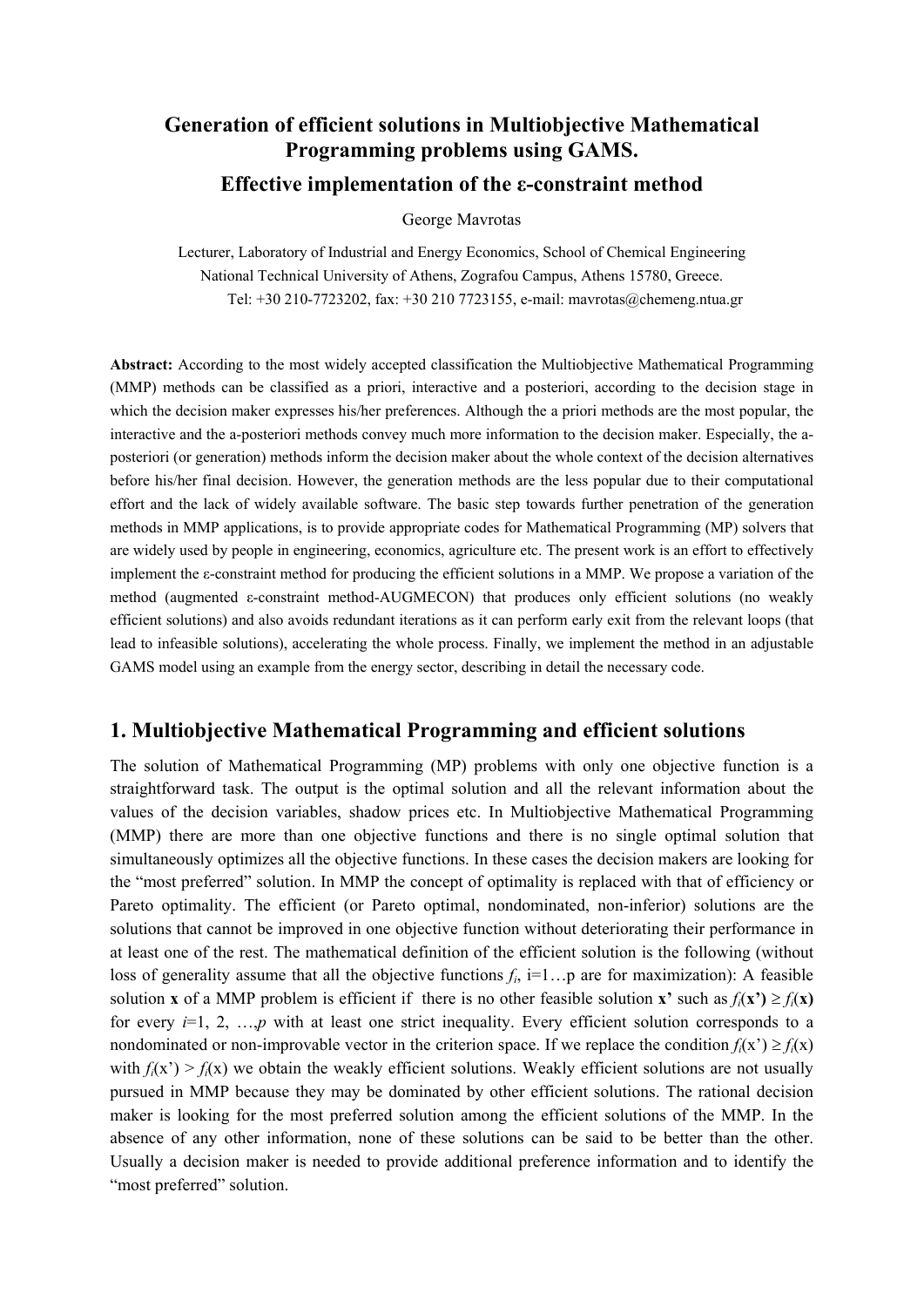# **2. Classification of the MMP methods**

According to Hwang and Masud (1979) the methods for solving MMP problems can be classified into three categories according to the phase in which the decision maker involves in the decision making process expressing his/her preferences: The a priori methods, the interactive methods and the generation or a posteriori methods. In a priori methods the decision maker expresses his/her preferences before the solution process (e.g. setting goals or weights for the objective functions). The criticism about the a priori methods is that it is very difficult for the decision maker to know beforehand and to be able to accurately quantify (either by means of goals or weights) his/her preferences. In the interactive methods phases of dialogue with the decision maker are interchanged with phases of calculation and the process usually converges after a few iterations to the most preferred solution. The decision maker progressively drives the search with his answers towards the most preferred solution. The drawback is that he never sees the whole picture (the set of efficient solutions) or an approximation of it. Hence, the most preferred solution is "most preferred" in relation to what he/she has seen and compare so far. In a posteriori methods (or generation methods) the efficient solutions of the problem (all of them or a sufficient representation) are generated and then the decision maker involves, in order to select among them, the most preferred one (see e.g. the interactive filtering process proposed by Steuer, 1986).

# **3. Generation methods**

The generation methods are the less popular due to their computational effort (the calculation of the efficient solutions is usually a time consuming process) and the lack of widely available software. However, they have some significant advantages. The solution process is divided into two phases: First, the generation of the efficient solutions and subsequently the involvement of the decision maker when all the information is on the table. Hence, they are favourable whenever the decision maker is hardly available and the interaction with him is difficult, because he is involved only in the second phase, having at hand all the possible alternatives (the efficient solutions of the MMP). Besides, the fact that none of the potential solutions has been left undiscovered, reinforces the decision maker's confidence on the final decision.

For special kind of MMP problems (mostly linear problems) of small and medium size, there are also methods that produce the entire efficient set (see e.g. Steuer 1986, Mavrotas 1998, Miettinen 1999). Here we will focus on the general case, where relatively large MMP problems can be tackled. In general, the most widely used generation methods are the weighting method and the ε-constraint method. These methods are used to provide a representative subset of the efficient set. problems. Assume the following MMP:

max  $(f_1(\mathbf{x}), f_2(\mathbf{x}), \ldots, f_p(\mathbf{x}))$ 

st

**x** ∈ S

where **x** is the vector of decision variables,  $f_1(x)$ , ...  $f_p(x)$  are the p objective functions and S is the feasible region.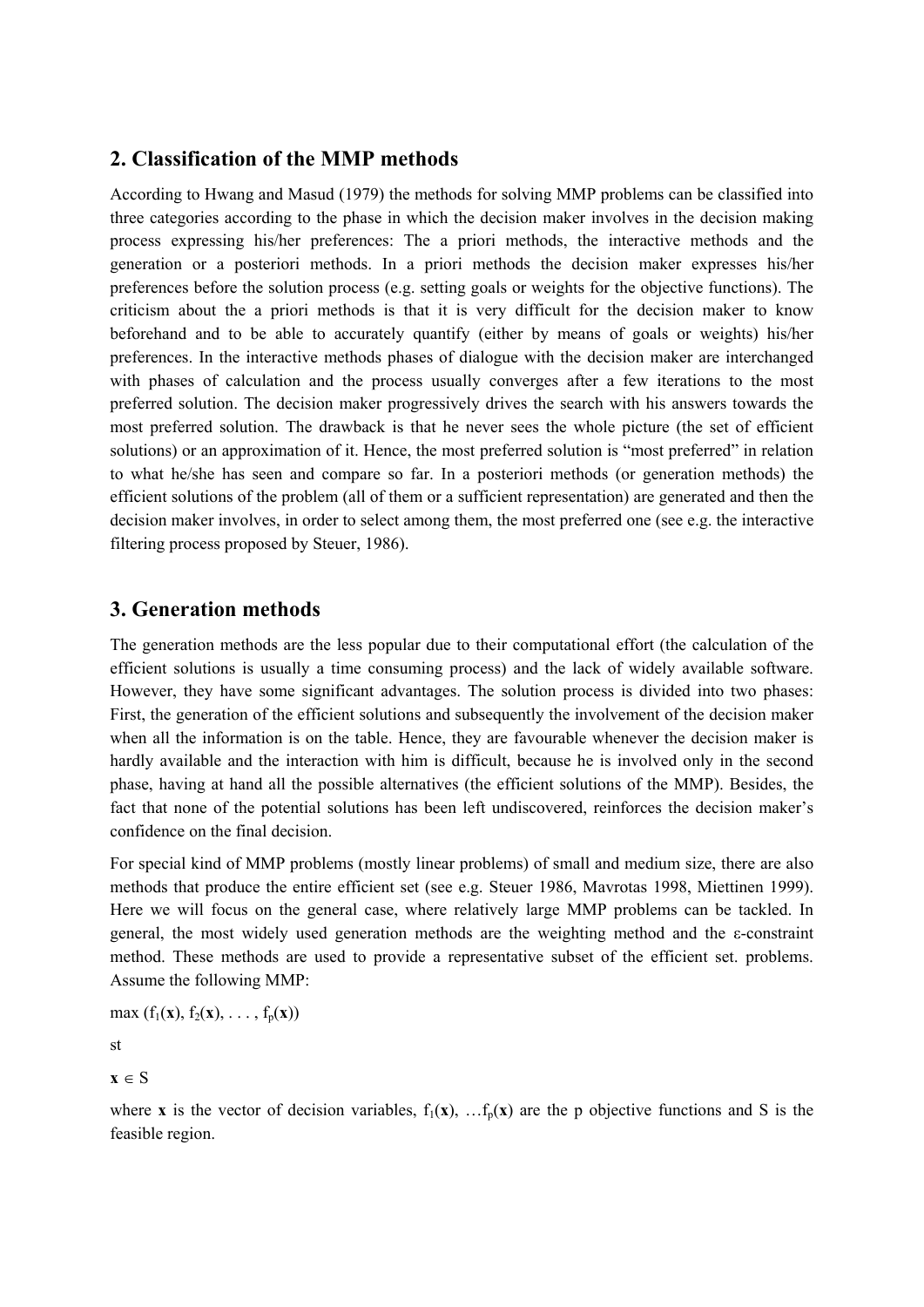#### *3.1 The weighting method*

In the weighting method, the weighted sum of the objective functions is optimized. The problem is stated as follows:

$$
\max (w_1 \times f_1(\mathbf{x}) + w_2 \times f_2(\mathbf{x}) + \ldots + w_p \times f_p(\mathbf{x}))
$$
  
st (1)

$$
\mathbf{x} \in \mathbf{S}
$$

By varying the weights  $w_i$  we obtain different efficient solutions.

#### *3.2 The ε-constraint method*

In the ε-constraint method we optimize one of the objective functions using the other objective functions as constraints, incorporating them in the constraint part of the model as shown below:

max  $f_1(\mathbf{x})$ 

st

| $f_2(\mathbf{x}) \geq e_2$ |     |
|----------------------------|-----|
| $f_3(\mathbf{x}) \geq e_3$ | (2) |

$$
\ldots
$$

 $f_p(\mathbf{x}) \geq e_p$ 

**x** ∈ S

By parametrical variation in the RHS of the constrained objective functions  $(e_i)$  the efficient solutions of the problem are obtained.

The e-constrained method has several advantages over the weighting method.

- 1. For linear problems, the weighting method is applied to the original feasible region and results to a corner solution (extreme solution), thus generating only efficient extreme solutions. On the contrary, the ε-constraint method alters the original feasible region and is able to produce non-extreme efficient solutions. As a consequence, with the weighting method we can spend a lot of runs that are redundant in the sense that there can be a lot of combination of weights that result in the same efficient extreme solution. On the other hand, with the ε-constraint we can exploit almost every run to produce a different efficient solution, thus obtaining a more rich representation of the efficient set.
- 2. The weighting method cannot produce unsupported efficient solutions in multiobjective integer and mixed integer programming problems, while the ε-constraint method does not suffer from this inadequacy (Steuer 1986, Miettinen 1999).
- 3. In the weighting method the scaling of the objective functions has strong influence in the obtained results. Therefore, we need to scale the objective functions to a common scale before forming the weighted sum. In the e-constrained method this is not necessary.
- 4. An additional advantage of the ε-constraint method is that we can control the number of the generated efficient solutions by properly adjusting the number of grid points in each one of the objective function ranges. This is not so easy with the weighting method (see point 1 above).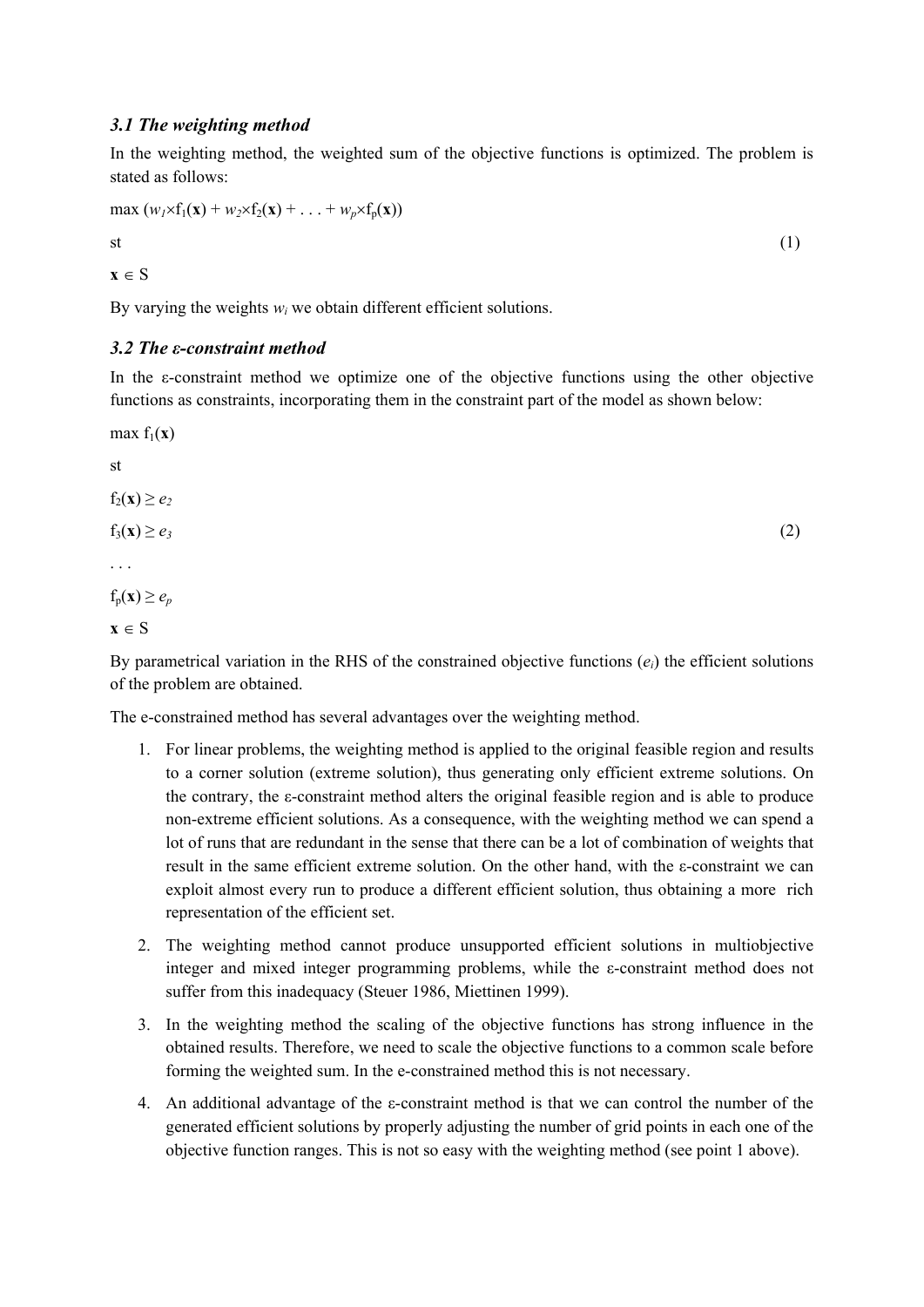# **4. The augmented ε-constraint method (AUGMECON)**

Despite its advantages over the weighting method the ε-constraint method has two points that need attention: the range of the objective functions over the efficient set (mainly the calculation of nadir values) and the guarantee of efficiency of the obtained solution. Let's take a closer look to these two points.

In order to properly apply the ε-constraint method we must have the range of every objective function at least for the *p-1* objective functions that will be used as constraints. The calculation of the range of the objective functions over the efficient set is not a trivial task (see e.g. Isermann and Steuer 1987, Reeves and Reid 1988, Steuer 1997). While the best value is easily attainable as the optimal of the individual optimization, the worst value over the efficient set (nadir value) is not. The most common approach is to calculate these ranges from the payoff table (the table with the results from the individual optimization of the *p* objective functions). The nadir value is usually approximated with the minimum of the corresponding column (see e.g. Cohon 1978, Steuer 1986, Miettinen 1999). However, even in this case, we must be sure that the obtained solutions from the individual optimization of the objective functions are indeed efficient solutions. In the presence of alternative optima the obtained by a commercial software optimal solution is not a guaranteed efficient solution. In order to overcome this ambiguity we propose the use of lexicographic optimization for every objective function in order to construct the payoff table with only efficient solutions. A simple remedy in order to bypass the difficulty of estimating the nadir values of the objective functions is to define reservation values for the objective functions. The reservation value acts like a lower (or upper for minimization objective functions) bound. Values worse than the reservation value are not allowed.

The second point of attention is that the optimal solution of problem (2) is guaranteed to be an effcient solution only if all the (p-1) objective functions' constraints are binding (Miettinen 1999, Ehrgott and Wiecek 2005). Otherwise, if there are alternative optima (that may improve one of the non binding constraints that corresponds to an objective function) the obtained optimal solution of problem (2) is not in fact efficient but it is a weakly efficient solution. In order to overcome this ambiguity we propose the transformation of the objective function constraints to equalities by explicitly incorporating the appropriate slack or surplus variables. In the same time, the sum of these slack or surplus variables is used as a second term (with lower priority) in the objective function forcing the program to produce only efficient solutions. The second term drives the search to look among the possible alternative optima of max  $f_1(x)$  for the one that maximizes the sum. The new problem becomes:

$$
\max (f_1(\mathbf{x}) + \delta \times (s_2 + s_3 + \dots + s_p))
$$
  
st  

$$
f_2(\mathbf{x}) - s_2 = e_2
$$
  

$$
f_3(\mathbf{x}) - s_3 = e_3
$$
  

$$
\dots
$$
  

$$
f_p(\mathbf{x}) - s_p = e_p
$$
  

$$
\mathbf{x} \in S \text{ and } s_i \in R^+
$$
 (3)

where  $\delta$  is a small number (usually between  $10^{-3}$  and  $10^{-6}$ ).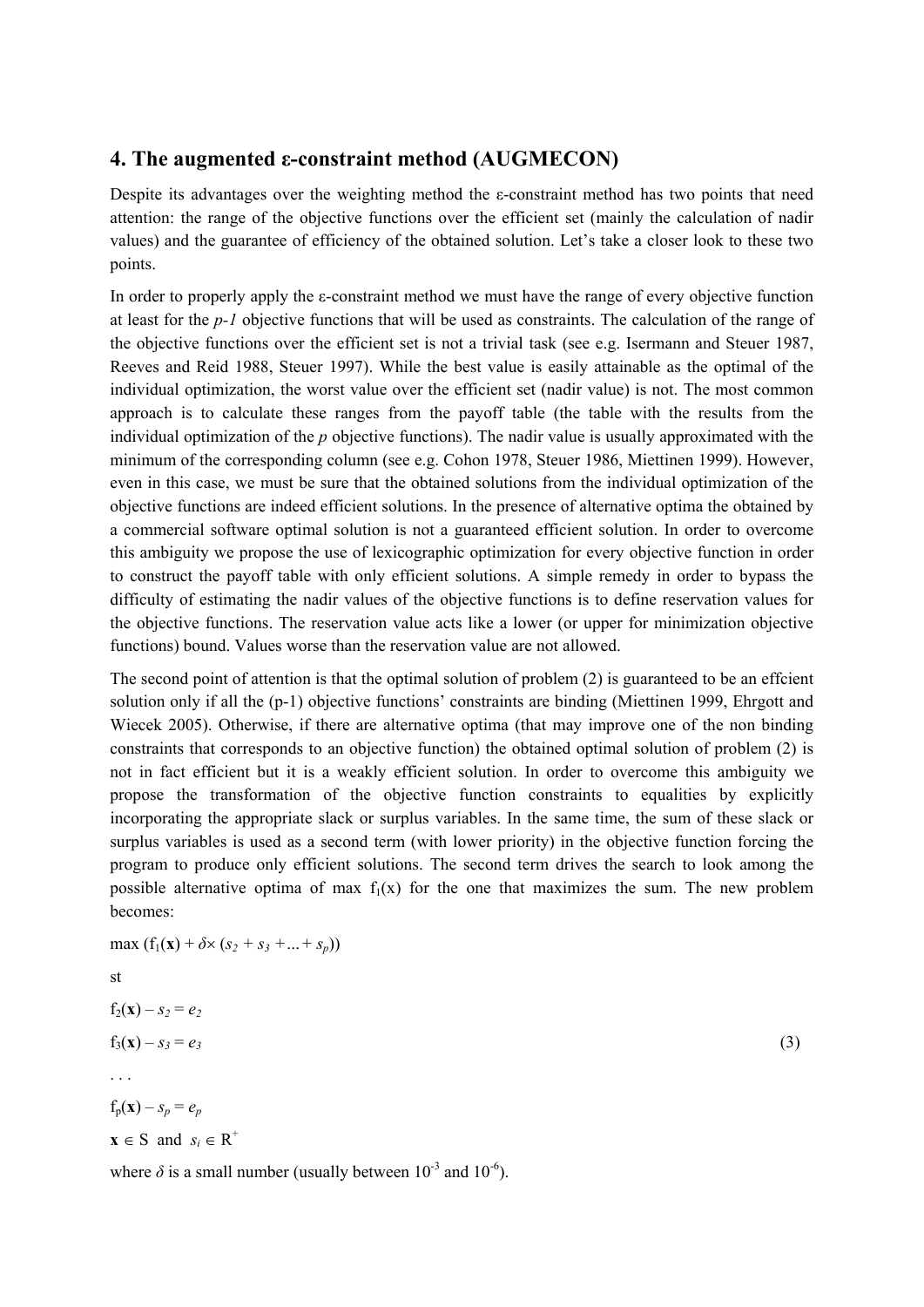*Proposition*: The above formulation (3) of the ε-constraint method produces only efficient solutions (it avoids the generation of weakly efficient solutions).

*Proof*: Assume that the problem (2) has alternative optima and one of them (depicted as **x'**) dominates the optimal solution (depicted as **x**) obtained from problem (3). This means that the vector  $(z_1, z_2+s_2, z_3)$  $..., e_p + s_p$ ) is dominated by the vector  $(z_1, e_2 + s_2, ..., e_p + s_p)$  or in other words: (remember that  $z_1 = max$  $f_1(x)$  is the same for the two cases as we have alternative optima):

$$
e_2 + s_2 \le e_2 + s_2
$$
  
\n $e_3 + s_3 \le e_3 + s_3$   
\n...  
\n $e_p + s_p \le e_p + s_p$   
\n(4)

with at least on strict inequality. Taking the sum of these relations and based on the fact that there is at least one strict inequality we conclude that:

$$
\sum_{i=2}^{p} s_i < \sum_{i=2}^{p} s_i \tag{5}
$$

But this contradicts the initial assumption that the optimal solution of (3) maximizes the sum of *si*. Hence, there is no solution **x'** that dominates the obtained solution **x**, or, in other words the obtained solution **x** from problem (3) is efficient.  $\Box$ 

In order to avoid any scaling problems it is recommended to replace the  $s_i$  in the second term of the objective function by  $s_i/r_i$ , where  $r_i$  is the range of the i-th objective function (as calculated from the payoff table). Thus, the objective function of the ε-constraint method becomes:

$$
\max (f_1(\mathbf{x}) + \varrho_{\text{PS}} \times (s_2/r_2 + s_3/r_3 + ... + s_p/r_p))
$$
\n(6)

The proposed version of the  $\varepsilon$ -constraint method that corresponds to model (3) with the objective function (6) will be called hereafter augmented ε-constraint method or AUGMECON method.

Practically, the ε-constraint method is implemented as follows: From the payoff table we obtain the range of each one of the *p-1* objective functions that are going to be used as constraints. Then we divide the range of the i-th objective function to  $q_i$  equal intervals using  $(q_i-1)$  intermediate equidistant grid points. Thus we have in total  $(q_i+1)$  grid points that are used to vary parametrically the RHS  $(e_i)$ of the i-th objective function. The total number of runs becomes  $(q_2+1) \times (q_3+1) \times ... \times (q_p+1)$ . A desirable characteristic of the ε-constraint method is that we can control the density of the efficient set representation by properly assigning the values to the  $q_i$ . The higher the number of grid points the more dense is the representation of the efficient set but with the cost of higher computation times. A trade off between the density of the efficient set and the computation time is always advisable.

An innovative addition to the algorithm is the early exit from the nested loop when the problem (3) becomes infeasible for some combination of *ei*. The early exit from the loops work as follows: The bounding strategy for each one of the objective function starts from the more relaxed formulations (lower bound for a maximization objective function or upper bound for a minimization) and move to the most strict (individual optima). In this way, when we arrive to an infeasible solution there is no need to perform the remaining runs of the loop (as the problem will become even stricter and thus remains infeasible) and we force an exit from the loop (see the example in Figure 1).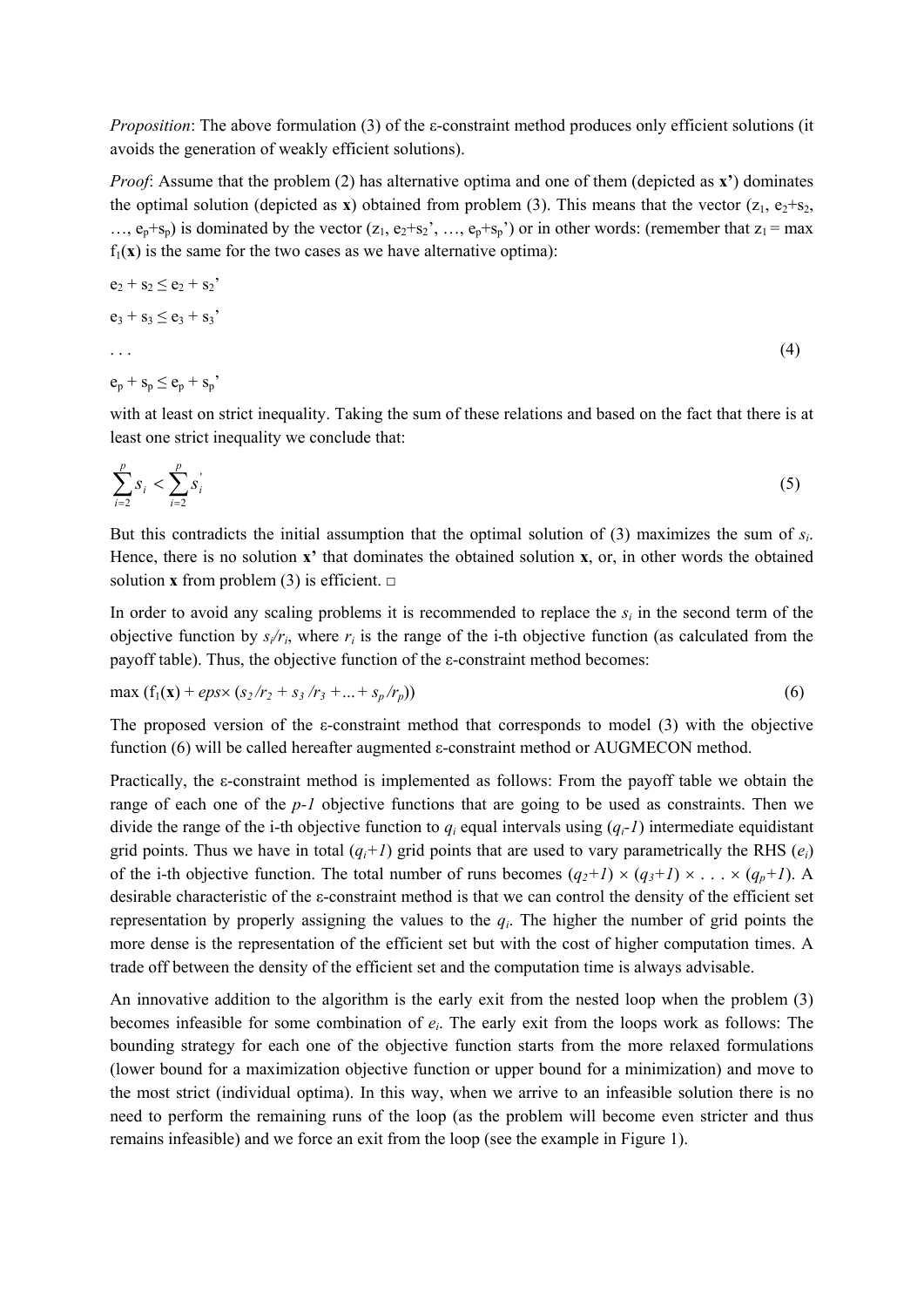

Figure 1: Graphical example for the early exit from the nested loops in a multi-objective problem with three objective functions.

The early exit saves a lot of computational time in problems with more than 2-3 objective functions. As the number of the objective functions increase the reduction in computation time is more apparent. In a real case study problem with 6 objective functions, 236 variables and 96 constraints a 45% reduction in iterations and accordingly in computation time was observed (with 5 grid point per objective function the initial  $2^5$  runs = 3125 were reduced to 1705 with the early exit from the loops).

#### *4.1 Illustrative example*

In order to show the weak points of the ε-constraint and the proposed remedies we use the following simple numerical example.

max  $f1 = X1$ max  $f2 = 3 X1 + 4 X2$ st  $X1 \le 20$  $X2 \le 40$  $5 X1 + 4 X2 \le 200$ 

The feasible region and the direction of the two objective functions are shown in Figure 2. The efficient set (or efficient frontier, Pareto set, nondominated set) for this problem is depicted with the heavy line (segment QR).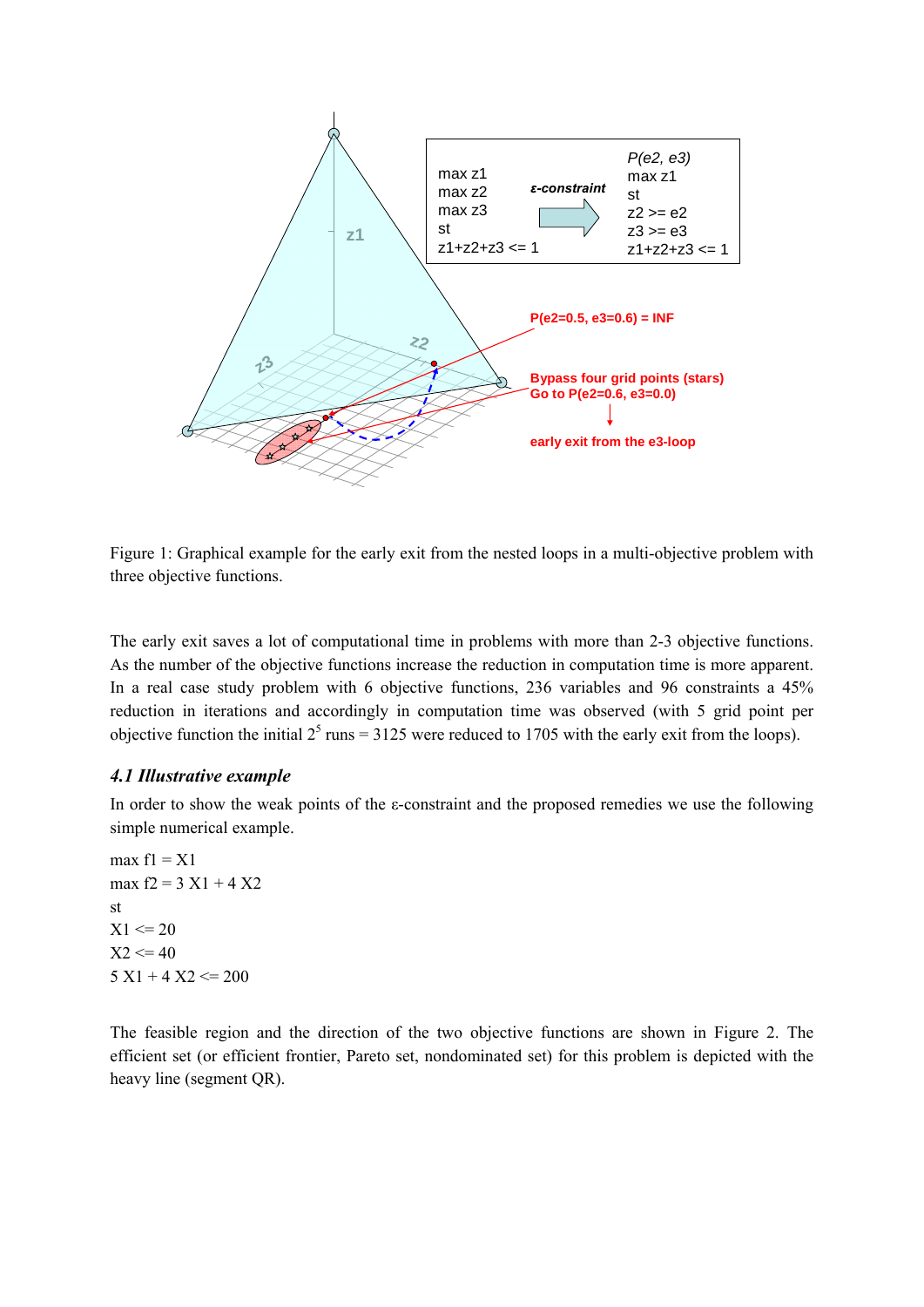

Figure 2: Feasible region and directions of objective functions

Following the conventional ε-constraint method we first calculate the payoff table by simply calculating the individual optima of the objective functions. A conventional LP optimizer will produce the payoff table shown in Table 1.

Table 1: Payoff table obtained by a conventional LP optimizer

| $max f_1$          |  |
|--------------------|--|
| max f <sub>2</sub> |  |

It can be noticed that the optimal solution obtained for  $f_1 (f_1=20, f_2=60)$  that corresponds to point P is a dominated solution in the problem due to alternative optima (see e.g. point Q). However, it is almost sure that a conventional LP optimizer will calculate the solution of point P first and will stop the searching giving this solution as output. In order to avoid this situation we proceed to the lexicographic optimization of the objective functions and the results are shown in Table 2.

Table 2: Payoff table obtained by the lexicographic optimization of the objective functions

| $max f_1$          | 60 |
|--------------------|----|
| max f <sub>2</sub> |    |

With the lexicographic optimization we obtain as the solution that maximizes  $f_1$  the one that corresponds to point Q which is a non dominated solution.

In general, the lexicographic optimization of a series of objective functions is to optimize the first objective function and then among the possible alternative optima optimize for the second objective function and so on. Practically, the lexicographic optimization is performed as follows: we optimize the first objective function (of higher priority), obtaining max  $f_1 = z_1^*$ . Then we optimize the second objective function by adding the constraint  $f_1 = z_1^*$  in order to keep the optimal solution of the first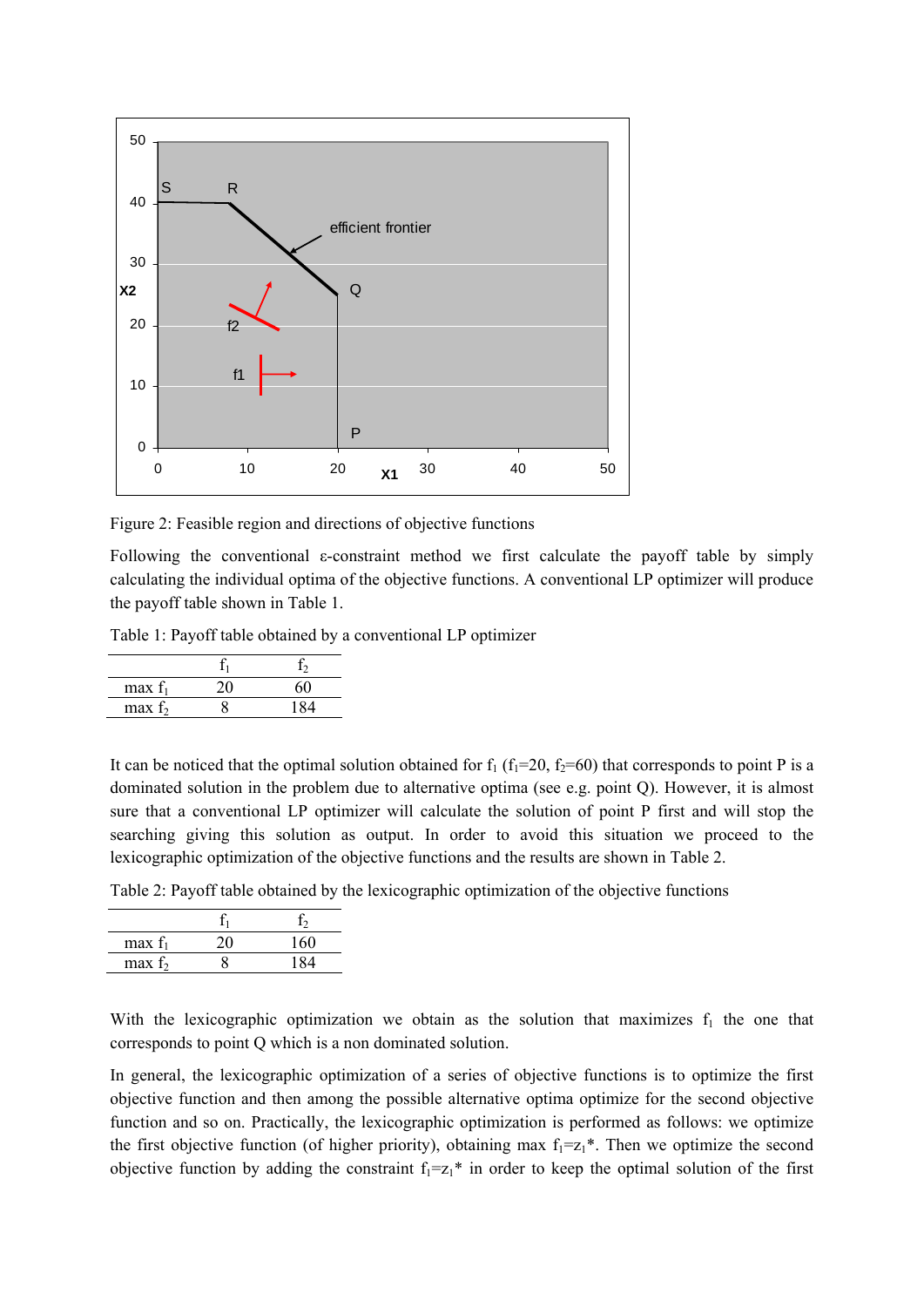optimization. Assume that we obtain max  $f_2 = z_2^*$ . Subsequently, we optimize the third objective function by adding the constraints  $f_1 = z_1^*$  and  $f_2 = z_2^*$  in order to keep the previous optimal solutions and so on until we finish with the objective functions (see also Erwin Karvelagen's example in http://www.gams.com/~erwin/book/lp.pdf, page 231).

After the calculation of the payoff table we divide the ranges of the objective functions to four equal intervals and we use the five grid points as the values of  $e_2$  in the  $\varepsilon$ -constraint method. In the first case we apply the model (2) of the conventional ε-constraint method. The results are shown in the diagram of Figure 3



Figure 3: Results of the conventional ε-constraint method

The solutions that correspond to the points A, B, C, D, E are the output of the method. In fact only point E is efficient while the other 4 are weakly efficient point (dominated by point Q). However, if we have used (with the same payoff table) the augmented  $\varepsilon$ -constraint method (model (3)) the output would be point Q (obtained 4 times) and point E which are both non dominated points. It means that although there was a dominated solution in the payoff table the augmented ε-constraint method produces the correct results due to the corrective use of the maximization (in a second level) of the surplus variables.

Nevertheless, if we use the payoff table from the lexicographic optimization the results of the εconstraint method are even better as we obtain a much more dense representation of the efficient set (see Figure 4). We can see that points A', B', C', D' and E' are all efficient points that adequately describe the efficient set.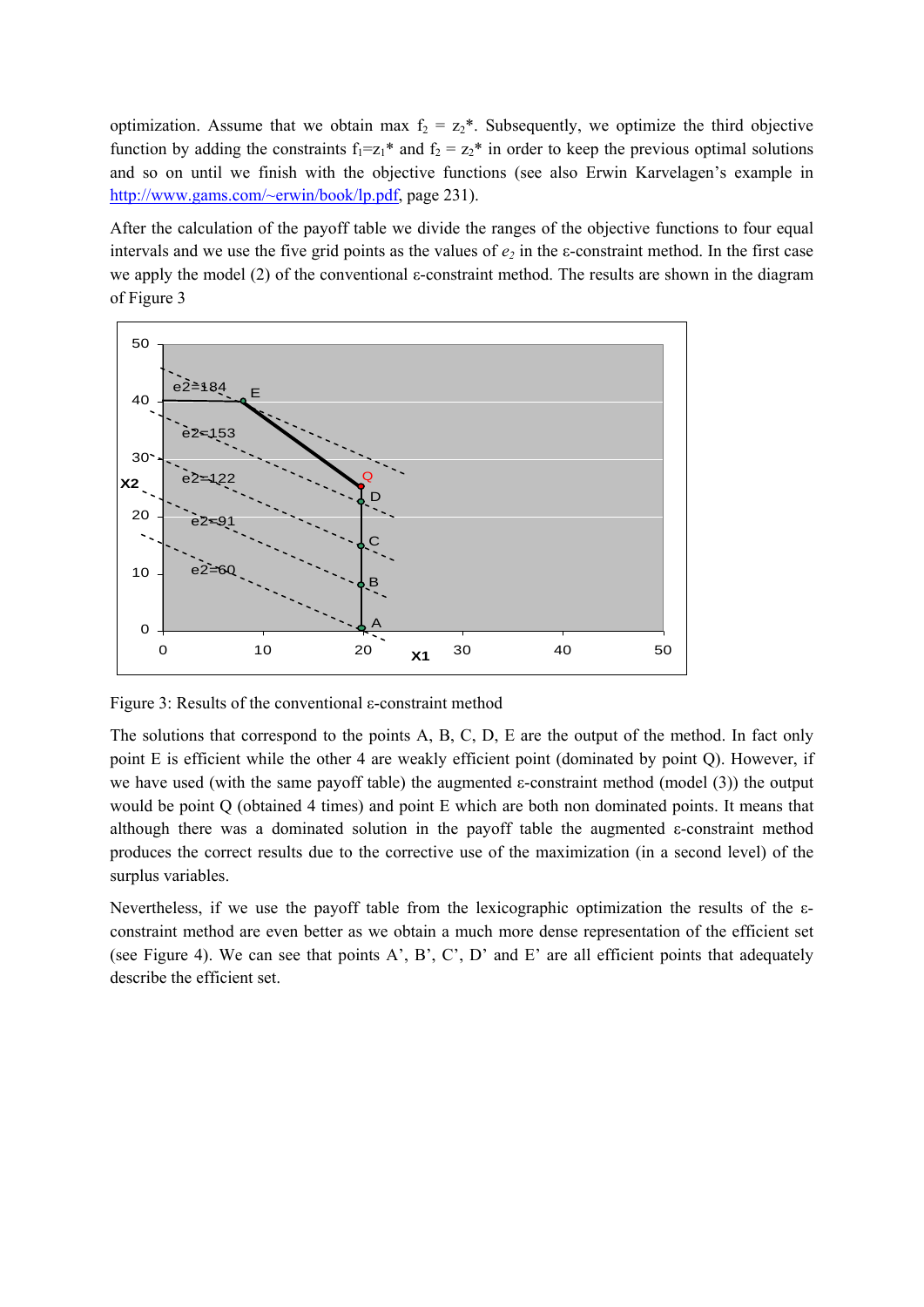

Figure 4: Results of the augmented ε-constraint method for model (3)

In the implementation of the ε-constraint method to the GAMS model we have incorporated these two features (lexicographic optimization for the calculation of the payoff table and use the augmented εconstraint method to avoid weakly efficient solutions) in order to overcome the known shortcomings of the conventional ε-constraint method.

# **5. Implementation of the augmented ε-constraint method in GAMS**

#### *5.1 The example*

We will show the implementation of the augmented ε-constraint method in GAMS using a simplified example from the power generation field. Assume that we have four type of power generation units in a region, namely, lignite fired, oil fired, natural gas fired and units exploiting renewable energy sources (RES) which are mostly small hydro and wind. The characteristics of these units are shown in Table 3

|                                     | Lignite | Oil   | Natural Gas | <b>RES</b> |
|-------------------------------------|---------|-------|-------------|------------|
| Maximum production per year (GWh)   | 31000   | 15000 | 22000       | 10000      |
| Cost of production $(\epsilon/MWh)$ | 30      | 75    | 60          | 90         |
| $CO2$ emission coefficient (t/MWh)  | 1.44    | 0.72  | 0.45        |            |

Table 3: Power generation characteristics

The yearly demand is 64000 GWh and is characterized by a load duration curve which can be divided into three type of loads: base load (60%), medium load (30%) and peak load (10%). The lignite fired units can be used only for base and middle load, the oil fired units for middle and peak load, the RES units for base and peak load and the natural gas fired units for all type of loads. The endogenous sources are lignite and RES. We consider three objective functions: the minimization of production cost, the minimization of  $CO<sub>2</sub>$  emissions and the minimization of external dependence (i.e. oil and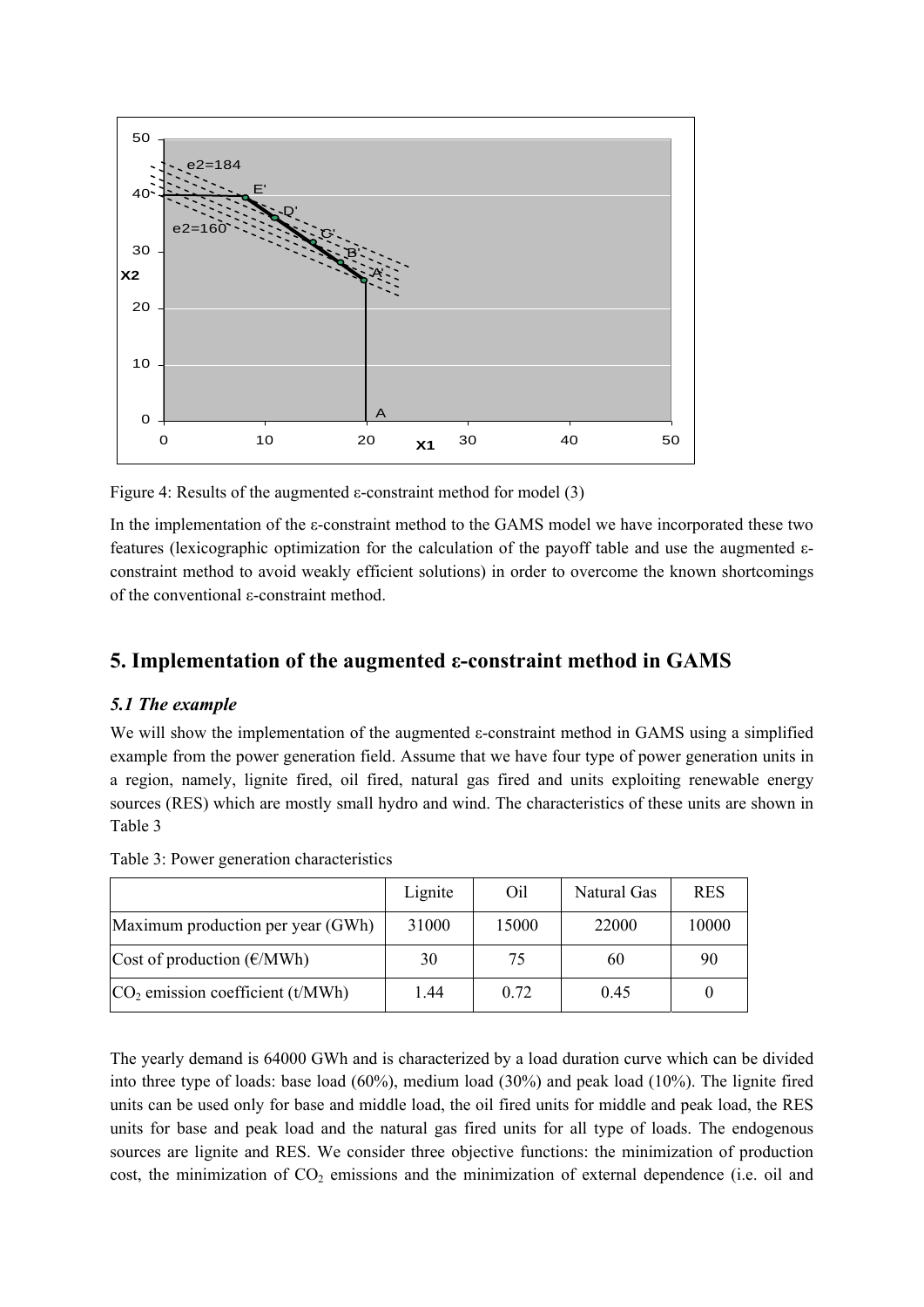natural gas) and we want to generate the relative efficient solutions of the problem. The multiobjective model is as follows:

```
MIN 30 LIGN + 75 OIL + 60 NG + 90 RES 
MIN 1.44 LIGN + 0.72 OIL + 0.45 NG 
MIN OIL + NGST 
LIGN - LIGN1 - LIGN2 = 0OIL - OIL2 - OIL3 = 0NG - NG1 - NG2 - NG3 = 0RES - RES1 - RES3 = 0LIGN \le 31000OIL \le 15000NG \le 22000RES \le 10000LIGN1 + NG1 + RES1 \geq 38400LIGN2 + OIL2 + NG2 \geq 19200OIL3 + NG3 + RES3 \geq 6400
```
The GAMS model that implements the ε-constraint method for the specific problem is presented in the model library of GAMS (no 319, name "epscm", http://www.gams.com/modlib/libhtml/epscm.htm). The concept is to split each problem into two models: One model with the specific problem's characteristics (indicated with \$STitle Example model definitions in line 57) and one model with the required characteristics of the ε-constraint method (indicated as \$STitle epsconstraint method in line 106). For a new problem the user must alter only the parts that describe the specific problem and properly modify the parameters that are necessary for the εconstraint. More specifically the user alters the following lines of the GAMS code according to the specific characteristics of the MMP problem:

**Line 75**: The user inputs the number of the objective functions of the problem (set k)

**Lines 79-80**: The user inputs the direction of the objective functions (1 for maximization and -1 for minimization).

**Line 171**: The name of the output file with the Pareto optimal solutions

**Line 174**: The number of grid points for each objective function in the ε-constraint method. It can be modified for some objective functions with the dynamic set handling in line 186.

**Line 214**: In the output building section of the code, beside the values of the objective functions the user may add any other decision variable that wish to record for every efficient solution. In this case it is recommended to appropriately add labels to the label row in line 195.

The output of the specific GAMS model is the display of the unique Pareto optimal solutions (using some posix utilities) at the end of the \*.lst file. The payoff table as well as the grid points are also displayed in the \*.lst file.

#### *5.2 Comments on the GAMS code*

The computation time for the generation of the efficient solutions in the case of 4 interval per objective function is 6 seconds in a Pentium M 1.7 Ghz. For the case of 10 intervals per objective function the computation time increases to 22 seconds.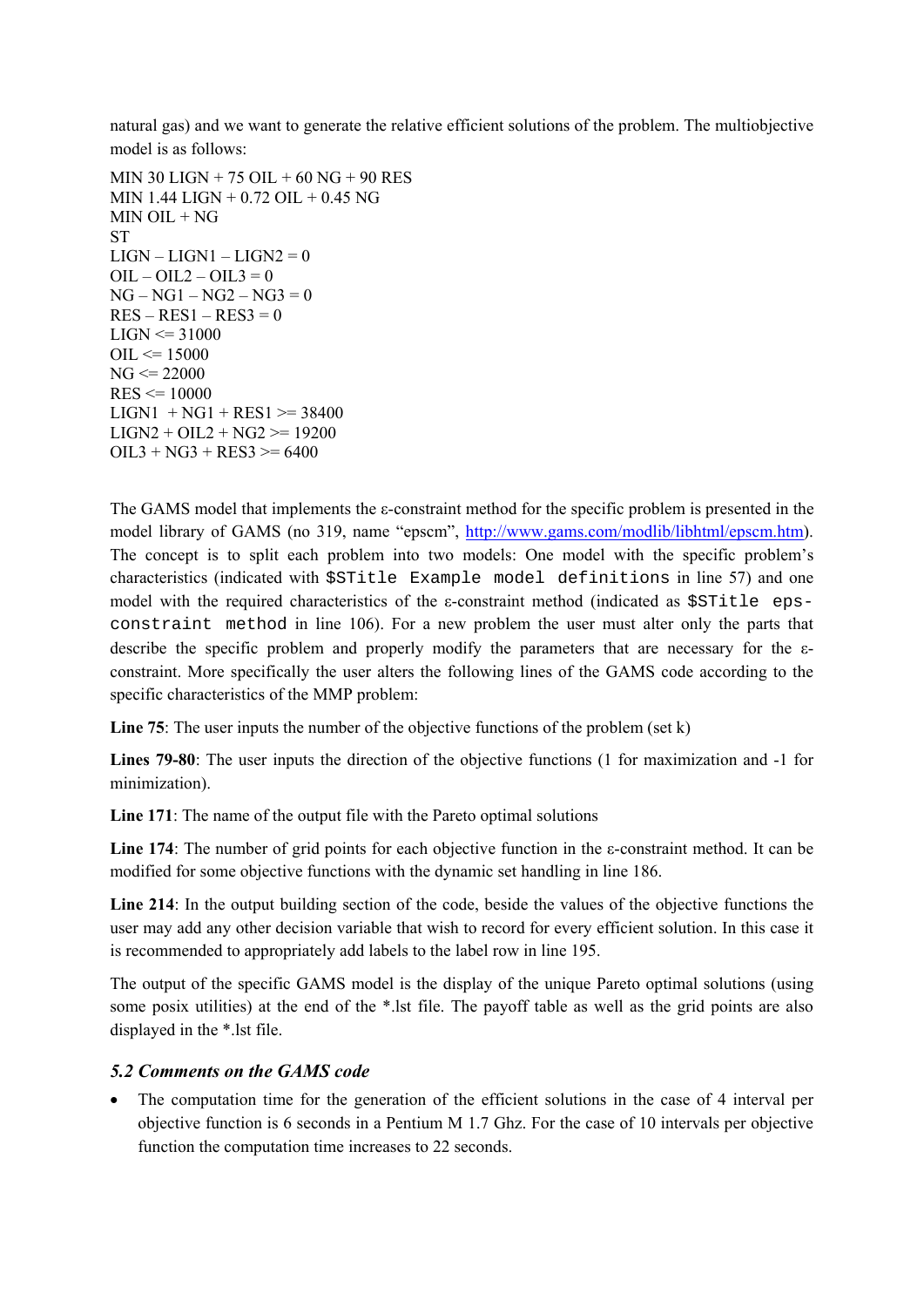- The user may input reservation values for the objective functions by adding upper or lower bounds to the z-variables (using the .up or .lo suffix). By the term reservation values we mean the worst acceptable value for each one of the objective functions. In other words the reservation value is a lower bound for a maximization objective function and an upper bound for a minimization. The payoff table is calculated taken into account the user input about the reservation values for the objective functions. As the reservation values for one objective function may influence the optimal values for some other objective functions (as they are incorporated as constraints in the model) a little trial and error is recommended (input reservation values, check the payoff table for the individual optima and if they are seriously deteriorated try some other reservation values and repeat this interactive procedure). By default there are no reservation values.
- The payoff table is calculated performing *k* lexicographic optimizations in lines 154-164.
- The "repeat until" loop in line 194-206 is used to exhaustively visit all the grid points and minimize the redundant runs after an infeasible solution occurs (when the problem becomes very strict). The traversing strategy is to start from the more relaxed formulations (lower bound for a maximization objective function or upper bound for a minimization) and move to the most strict (individual optima).
- The above presented code can also be used without any changes for Multiobjective Integer Programming problems or Multiobjective Mixed Integer Programming problems as well as for the corresponding Non Linear cases. In the case of MIP problems the It must be stressed that even duality gaps in non-convex problems do not harm the ability of the ε-constraint method to produce every efficient point of the MMP problem.

# **6. Concluding remarks**

In the present text we propose a way of implementation of the ε-constraint method in GAMS. Special care is taken in order to secure the efficiency of the obtained solutions by using the augmented εconstraint method. The code can be easily adapted to the needs of the user (number and direction of the objective functions, density of the efficient set representation, reservation values for the objective functions). We also incorporate some acceleration issues (early exit from the loops) which are particularly useful when there are a lot of objective functions.

After the generation of the efficient solutions, the next step is to assist the decision maker in selecting his/her most preferred solution among them. The problem then is reduced to the selection among several alternatives evaluated in multiple criteria. Although this task is beyond the scope of the current paper we can say that there are a lot of Multiple Criteria Decision Analysis methods that can be useful and the interested reader can find more information in Figueira et al (2005), Belton and Stewart (2000) that extensively cover the current trends in the field.

# **References**

Belton, V. and T. Stewart. 2000. *Multiple Criteria Decision Analysis. An Integrated Approach*, Kluwer Academic Publishers.

Cohon, J.L. (1978). *Multiobjective Programming and Planning*. Academic Press, New York.